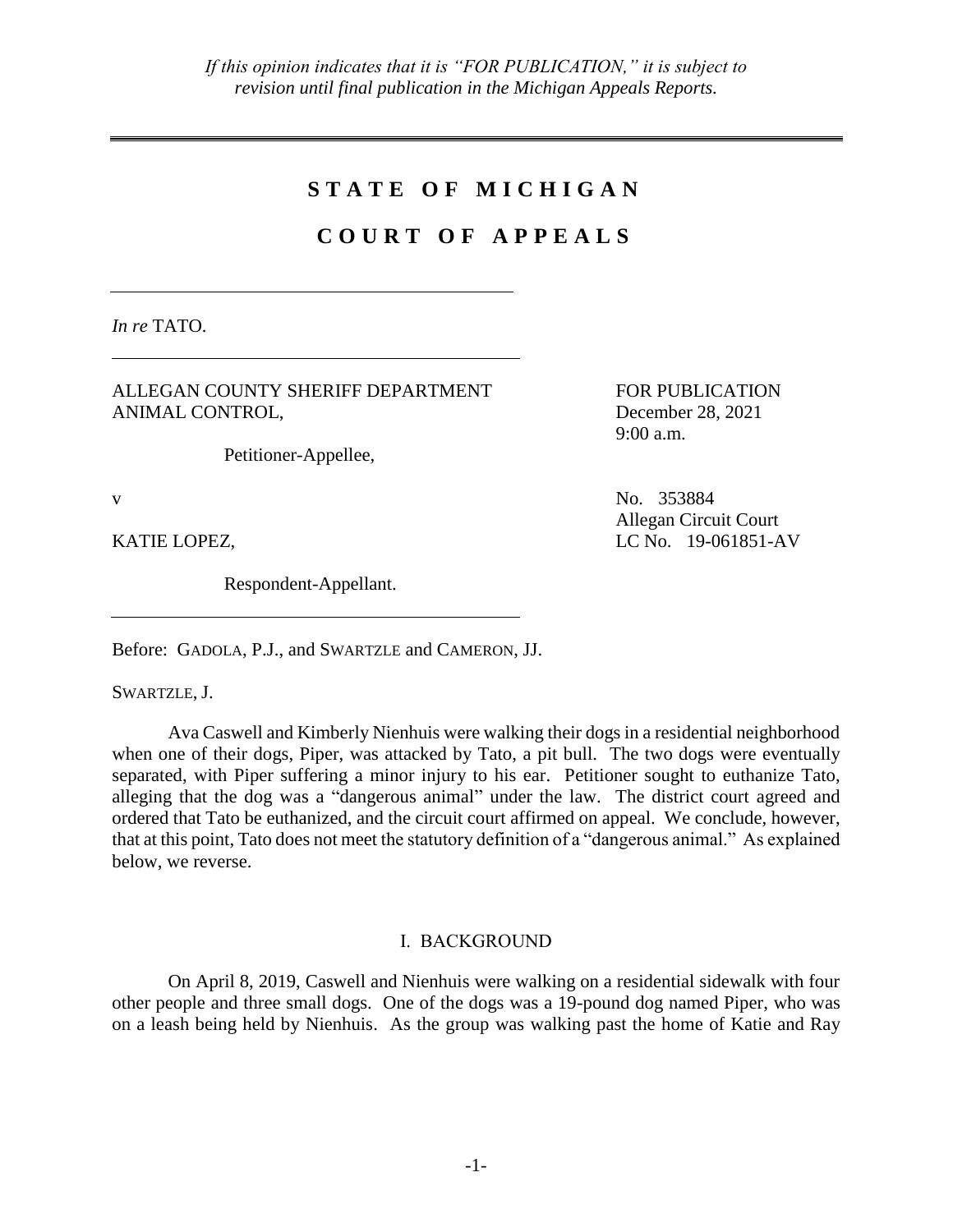Lopez<sup>1</sup>—Tato's owners—Tato, who was inside the house, pushed out a window screen, jumped out the window, and ran toward Piper. Tato bit down on Piper's ear and shook the smaller dog back and forth. The people in the group hit and kicked Tato in an attempt to get Tato to release Piper.

At some point during the melee, Caswell was on the ground holding onto Piper. Caswell was able to put her hand in Tato's mouth and pull Piper's ear out of Tato's mouth. While Caswell was on her knees, Tato pushed off Caswell's legs using his back paws in an attempt to get to Piper. Both Caswell and Nienhuis described the incident as a dog-on-dog attack and said that Tato did not attack any people.

The Lopezes first noticed the situation when they looked outside and saw a group of people beating Tato. When Katie and Ray went outside, the group of people screamed and cursed at them. Ray eventually removed Tato from the area.

As a result of the attack, Piper suffered an injury to one ear. The injury was described by several witnesses as a "nick" of Piper's ear, which created a "crooked ear" and left the edge of that ear jagged. Piper was taken to an emergency veterinarian, but he did not receive any stitches. After a couple of weeks and a trip to the groomer to even out Piper's hair, Piper's injured ear looked even with her uninjured ear. Caswell suffered minor scrapes on her knees, hip, and hand as a result of the incident. No other animals or people were injured during the incident.

Several months later, a sheriff's deputy took Tato from the Lopezes' home and placed him in a shelter. Petitioner filed a complaint the next day seeking to destroy Tato because he was a "dangerous animal." The magistrate held a show-cause hearing and concluded that Tato was a dangerous animal and ordered that the dog be euthanized. The Lopezes appealed to the district court, which held a bench trial on the issue. At the bench trial, Katie testified that Tato had never exhibited any aggressive behavior toward people or other dogs, despite the fact that Tato was frequently around children and small dogs. Ray also testified that he had never seen Tato exhibit any aggressive behavior. The sheriff's deputy who picked up Tato said that Tato was very friendly to him, but noted that Tato became aggressive toward other dogs when Tato arrived at the animal shelter. Ray testified that he did not consider Tato's behavior in the incident with Piper to be aggressive, but he said that he would take any protective measures necessary to save Tato.

Following the bench trial, the district court found that Tato was a "dangerous animal" under MCL 287.321(a) because Tato had attacked Piper and the people around Piper. The district court reasoned that Tato attacked Nienhuis because she was connected to Piper via leash at the time of the attack, Tato attacked Caswell because Caswell was injured in the incident, and Tato attacked the group of people as a whole because it was foreseeable that they would get involved to try to save Piper. The district court concluded that Tato posed a danger to others and considered whether there were any remedial measures that it could order to safeguard the public. On the basis of the "disturbing" testimony from Ray and Katie—that they did not consider Tato's behavior to be

 $\overline{a}$ 

<sup>&</sup>lt;sup>1</sup> Because Katie and Ray share the same last name, we will refer to them by their first names for clarity.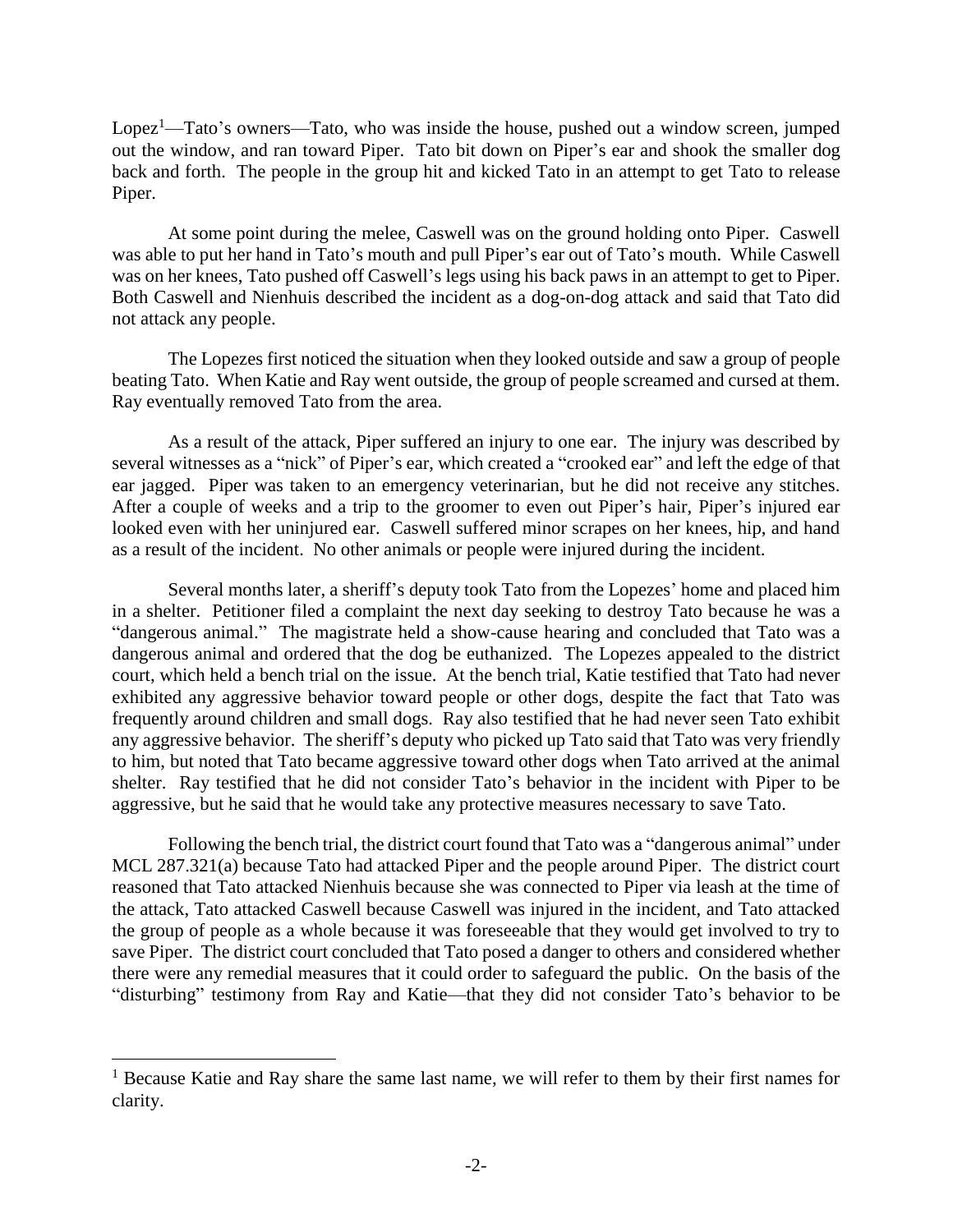aggressive—and the "callous[ness]" demonstrated by them regarding the incident, the district court found that there were no remedial measures that it could order that would safeguard the public from Tato. The district court ordered that Tato be euthanized.

The Lopezes appealed to the circuit court. The circuit court found that Piper did not suffer serious injury in the attack, and on that basis the district court erred. The circuit court concluded, however, that Tato did attack Caswell:

Tato worked against Ms. Caswell when he dragged her across the cement, resulting in her knees being scraped. He acted in a detrimental way that caused harm to Ms. Caswell and the other individuals by scratching them during the incident. The district court was proper in finding that Tato is a Dangerous Animal because he attacked Ms. Caswell.

The circuit court affirmed the district court's finding that Tato was a dangerous animal as defined by MCL 287.321(a). The circuit court also affirmed the district court's conclusion that Tato should be euthanized, finding that the "callousness" demonstrated by Ray and Katie "and their belief that Tato did nothing wrong" were sufficient evidence to support the finding that Tato was likely to cause serious injury or death to a person in the future. Katie now appeals by leave granted.<sup>2</sup>

#### II. ANALYSIS

Katie's first claim of error is that the circuit court erred when it affirmed the district court's conclusion that Tato was a "dangerous animal" under MCL 287.321(a). "Issues of statutory interpretation are reviewed de novo." *City of Riverview v Sibley Limestone*, 270 Mich App 627, 630; 716 NW2d 615 (2006). "Statutory provisions must be read in the context of the entire act, giving every word its plain and ordinary meaning. When the language is clear and unambiguous, we will apply the statute as written and judicial construction is not permitted." *Driver v Naini*, 490 Mich 239, 246-247; 802 NW2d 311 (2011). Absent an outcome-determinative genuine factual dispute, the issue of threshold injury is a question of law, which is reviewed de novo. *Kern v Blethen-Coluni*, 240 Mich App 333, 341-342; 612 NW2d 838 (2000). The application of the facts to the law is reviewed de novo. *Van Buren Charter Twp v Garter Belt, Inc*, 258 Mich App 594, 598; 673 NW2d 111 (2003). Finally, "[t]his Court reviews a trial court's findings of fact for clear error." *Kuhlgert v Mich State Univ*, 328 Mich App 357, 368; 937 NW2d 716 (2019).

The purpose of the dangerous animals act, MCL 287.321 *et seq*., is "to prevent dangerous animals from running at large or injuring persons." *People v Janes*, 302 Mich App 34, 53; 836 NW2d 883 (2013). MCL 287.321(a) defines a "dangerous animal" as "a dog or other animal that bites or attacks a person, or a dog that bites or attacks and causes serious injury or death to another dog while the other dog is on the property or under the control of its owner." MCL 287.321 does not define "attack," but this Court has previously defined "attack" for the purposes of MCL 287.321 as "to set upon or work against forcefully," "to begin to affect or to act on injuriously," "[t]o set upon with violent force," and "[t]o act on in a detrimental way, cause harm to." *People v* 

 $\overline{a}$ 

<sup>&</sup>lt;sup>2</sup> In re Tato, unpublished order of the Court of Appeals, entered November 13, 2020 (Docket No. 353884).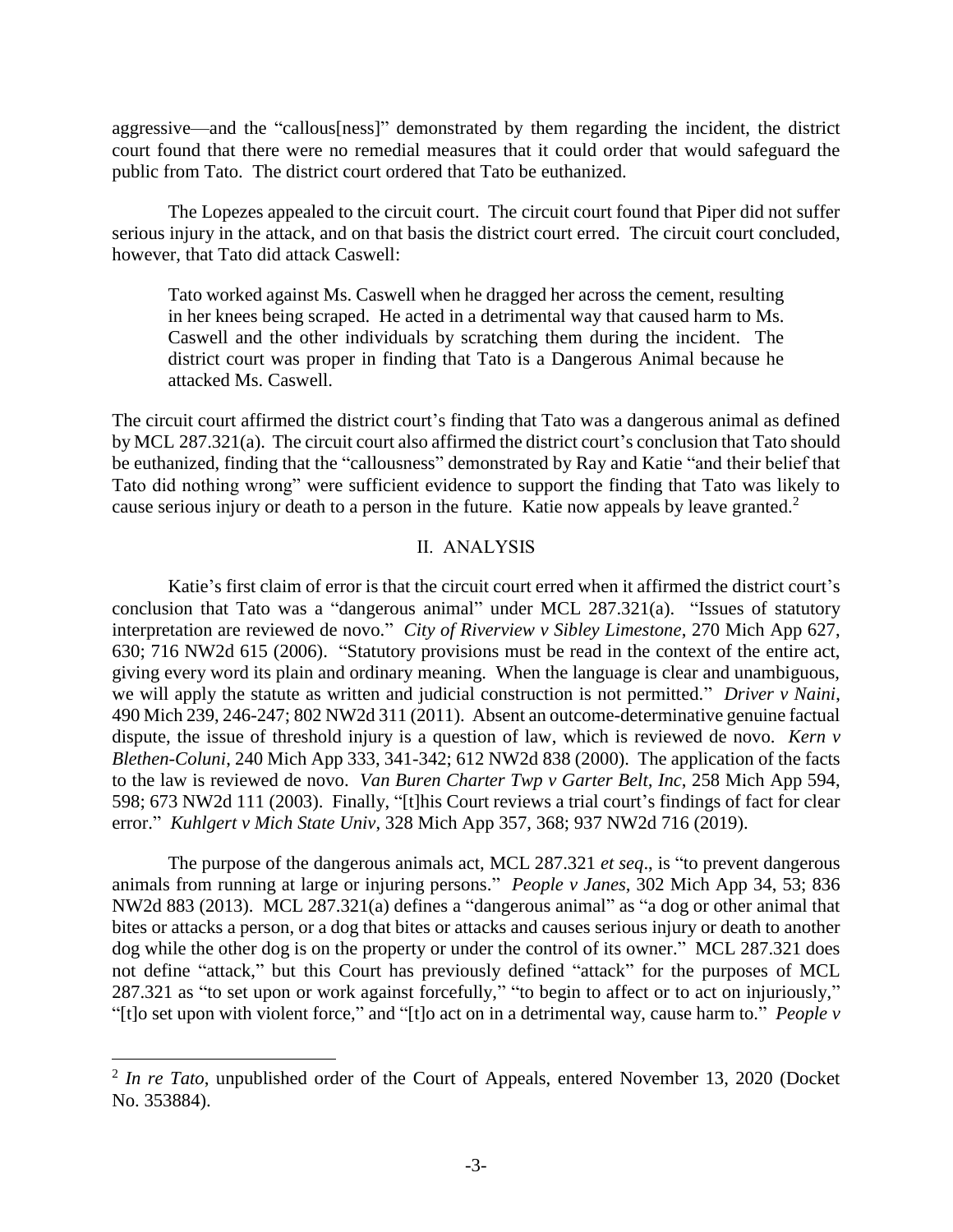*Ridge*, 319 Mich App 393, 407; 901 NW2d 406 (2017). Taken together, these definitions require targeted conduct by the attacker against the attackee. Thus, an attacker "attacks" its target, not individuals or animals who are simply in the area or incidentally hurt as a result of the attack. See *id*. at 408.

The circuit court concluded that Tato was a dangerous animal because the dog attacked Caswell.<sup>3</sup> The circuit court concluded that Tato attacked Caswell because he "worked against" her when he pulled Piper and, as a result, Caswell was dragged on the cement. As discussed, however, an "attack" requires a finding that the attacker targeted the attackee. It is undisputed that Tato's focus during the incident was on Piper, not Caswell or any other person. While Tato did scratch Caswell's hand and cause her to scrape her hip and knees, these minor injuries were a result of Tato attacking Piper, not from Tato attacking Caswell. Thus, Tato did not attack Caswell within the meaning of the statute. Nor has there been any evidence or argument that Tato bit Caswell or another person. Given this, the trial court erred by concluding that Tato was a dangerous animal under the statute.

Our inquiry does not stop there, however, because petitioner argues that Tato is a dangerous animal because Piper suffered a serious injury. Although petitioner did not file a cross-appeal, we consider this issue because it presents an alternative ground for affirmance. See *Ass'n of Businesses Advocating Tariff Equity v Pub Serv Comm*, 192 Mich App 19, 24; 480 NW2d 585 (1991). MCL 287.321(e) defines "serious injury" as a "permanent, serious disfigurement, serious impairment of health, or serious impairment of a bodily function of a person." The record confirms that Piper suffered a cut to one ear and that a part of that ear was lost. The record further confirms that, a couple of weeks after the attack, Piper's injury was barely noticeable. Importantly, there is no evidence that the injury affected Piper's hearing or otherwise impaired her health. These injuries do not amount to a disfigurement or impairment that could be deemed to rise to the level of a "serious injury" under the statute. Thus, the circuit court correctly concluded that Piper did not suffer a serious injury. Accordingly, Tato is not a "dangerous animal" under the statute because he did not bite or attack a person and he did not seriously injure an animal.

The remaining issues presented on appeal all require a finding that Tato was a dangerous animal, and, therefore, those issues are now moot. We note, however, that even though Tato is not a dangerous animal as defined by statute, it is concerning that Tato attacked another dog in this manner and the Lopezes were apparently indifferent to their dog's aggressive behavior. Ray made clear to the district court that he would take whatever precautions were necessary to counteract Tato's aggression and protect people and animals in the future, and we expect that both he and Katie will follow through with these representations made to the district court.

 $\overline{a}$ 

<sup>&</sup>lt;sup>3</sup> Based on our reading of the circuit court's order, it did not find that Tato attacked the other individuals present during the incident. Any such finding would have been clearly erroneous because no evidence was presented establishing that Tato scratched or bit any person other than Caswell. See *Home-Owners Ins Co v Perkins*, 328 Mich App 570, 579; 939 NW2d 705 (2019).